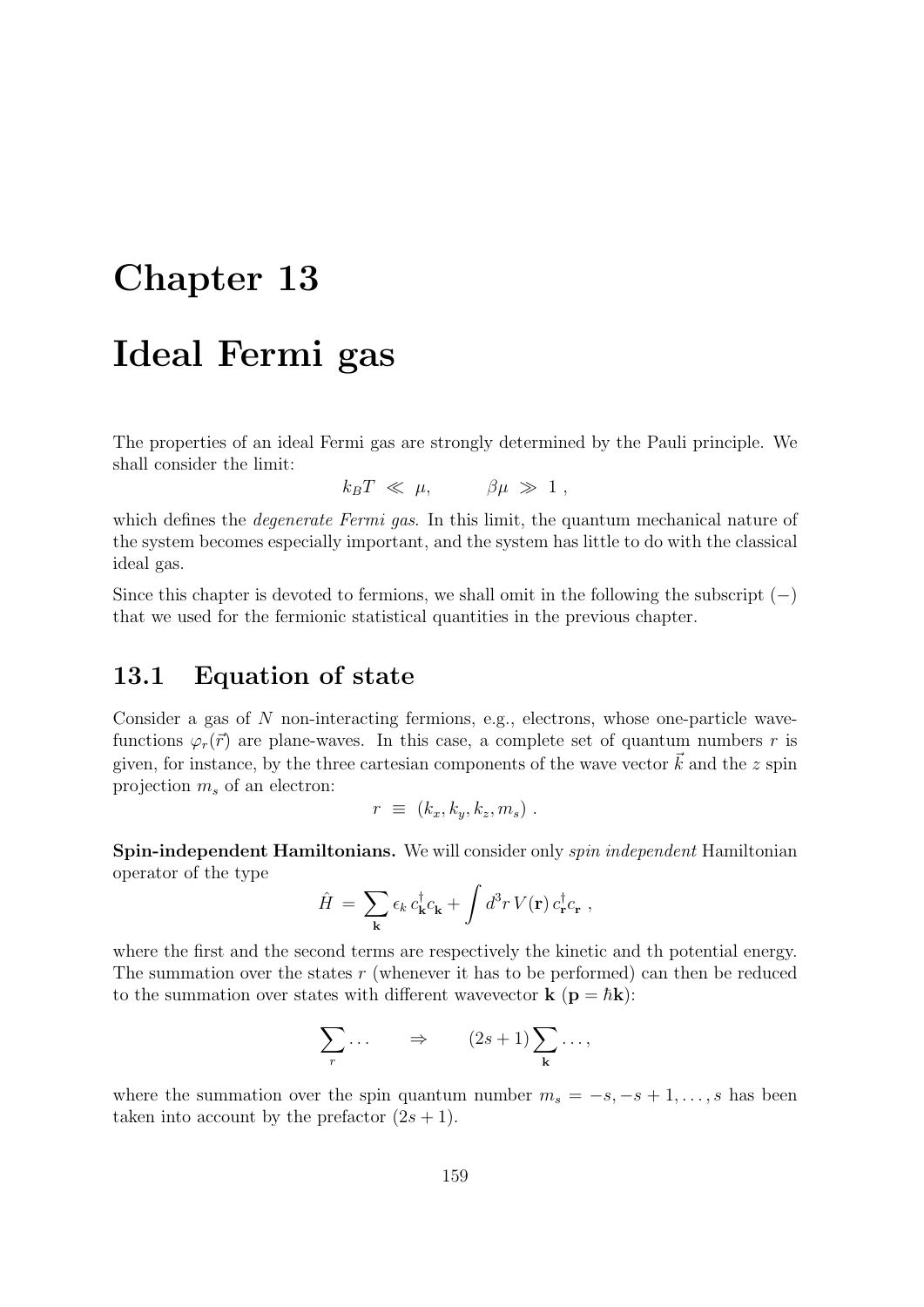Wavefunctions in a box. We assume that the electrons are in a volume defined by a cube with sides  $L_x$ ,  $L_y, L_z$  and volume  $V = L_x L_y L_z$ . For the one-particle wavefunction

$$
\langle \mathbf{r} | \mathbf{k} \rangle = \psi_{\mathbf{k}}(\mathbf{r}) = \frac{1}{\sqrt{V}} e^{i\mathbf{k} \cdot \mathbf{r}}
$$

we use periodicity condition, here along the x-direction, at the cube's walls,

$$
e^{ik_x x} = e^{ik_x x + ik_x L_x},
$$

which is then translated into a condition for the allowed  $k$ -values:

$$
e^{ik_xL_x} = e^{i2\pi n_x},
$$
  $k_x = \frac{2\pi}{L_x}n_x$ ,  $n_x \in \mathbf{Z}$ .

Analogously for the y- and for the z direction.

Summation over wavevectors. Each state has in k-space an average volume of

$$
\Delta k = \frac{(2\pi)^3}{L_x L_y L_z} = \frac{(2\pi)^3}{V}.
$$
\n(13.1)

For large  $V \to \infty$  we can then replace the sum  $\sum_{r}$  over all quantum number by

$$
\sum_{r} \rightarrow (2s+1)\frac{1}{\Delta k} \int d^3k = (2s+1)\frac{V}{(2\pi)^3} \int d^3k
$$
  
=  $(2s+1)\frac{V}{h^3} \int d^3p$ , (13.2)

where  $k = p/\hbar$  has been used.

The factor  $\frac{1}{h}$  ( $\frac{1}{h^{3N}}$  for N particles) introduced "ad hoc" in classical statistical physics in Sect. 8.2 appears naturally in quantum statistical physics. It is a direct consequence of the fact that particles correspond to wavefunctions.

### 13.1.1 Grand canonical potential

We consider now the expression (12.36) for the fermionic grand canonical potential  $\Omega(T, V, \mu)$ that we derived in Sect. 12.5,

$$
\Omega(T, V, \mu) = -k_B T \sum_r \ln \left[ 1 + e^{-\beta(\epsilon_r - \mu)} \right] .
$$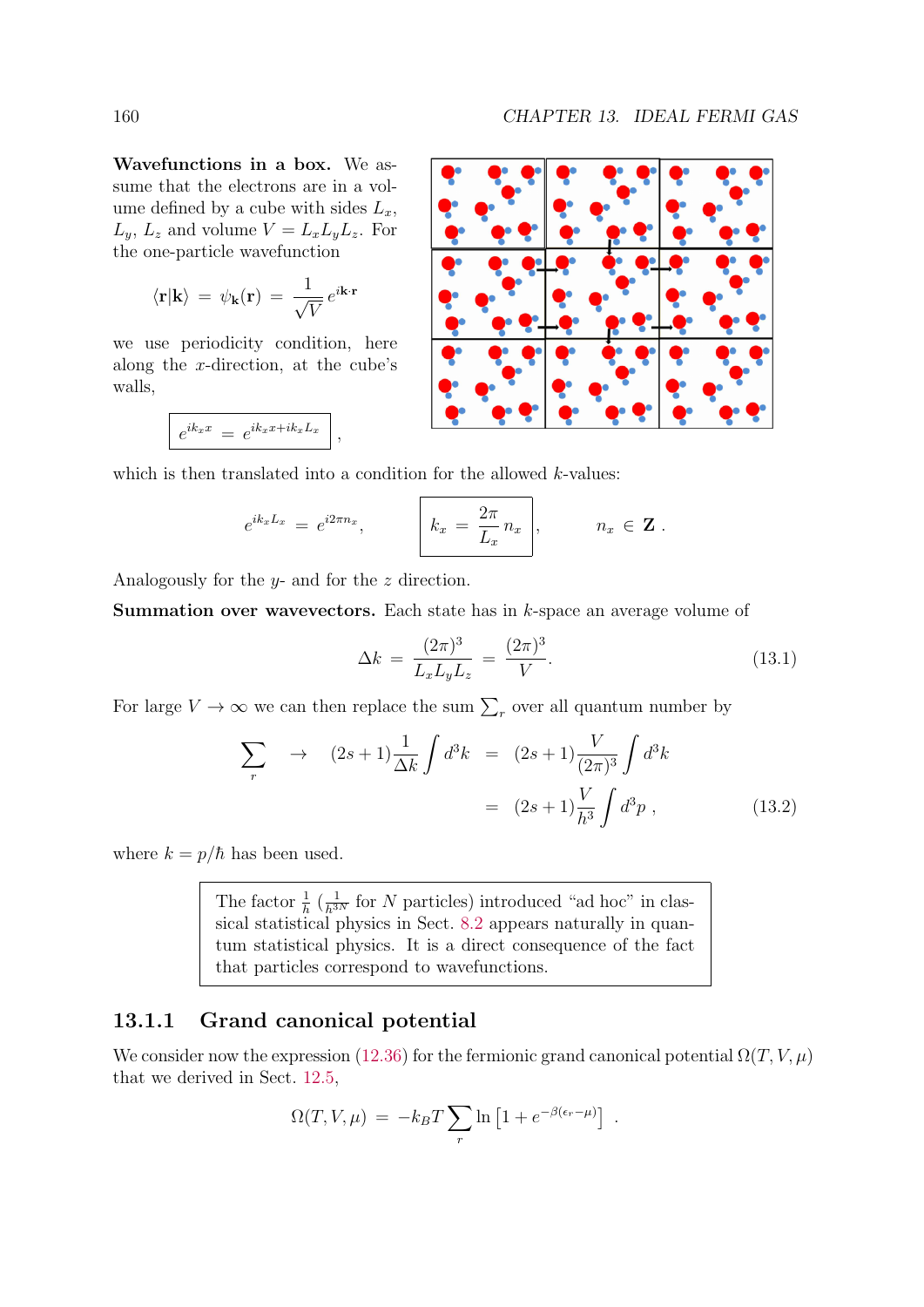Using the substitution (13.2) and  $\int d^3k = 4\pi \int k^2 dk$  we write the grand canonical potential as

$$
-\beta \Omega(T, V, \mu) = (2s+1)\frac{V}{(2\pi)^3} 4\pi \int_0^\infty dk \, k^2 \, \ln\left[1 + z \, e^{-\beta \hbar^2 k^2/(2m)}\right] \,, \tag{13.3}
$$

where we used the usual expressions

$$
z = e^{\beta \mu}, \qquad \epsilon_r \to \epsilon_k = \frac{\hbar^2 k^2}{2m}
$$

for the fugacity z and for the one-particle dispersion and used an explicit expression for the one-particle energies for free electrons  $\epsilon_k$ .

Dimensionless variables. Expression (13.3) is transformed further by introducing with

$$
x = \hbar k \sqrt{\frac{\beta}{2m}}, \qquad k^2 dk = \left(\frac{2m}{\beta \hbar^2}\right)^{3/2} x^2 dx
$$

a dimensionless variable x. One obtains

$$
-\beta \,\Omega(T,V,\mu) \,=\, (2s+1)\frac{4V}{\sqrt{\pi}}\left(\frac{m}{2\pi\beta\hbar^2}\right)^{3/2}\int_0^\infty x^2dx\ln\left(1+z\,e^{-x^2}\right)\;.
$$

De Broglie wavelengths. By making use of the definition of the thermal de Broglie wavelength  $\lambda$ ,

$$
\lambda \, = \, \sqrt{\frac{2 \pi \beta \hbar^2}{m}} \; ,
$$

we then get

$$
-\beta \Omega(T, V, \mu) = \frac{(2s+1)}{\lambda^3} \frac{4V}{\sqrt{\pi}} \int_0^\infty dx \, x^2 \, \ln\left(1 + z \, e^{-x^2}\right) \,. \tag{13.4}
$$

Term by term integration. We use the Taylor expansion of the logarithm,

$$
\ln(1+y) = \sum_{n=1}^{\infty} (-1)^{n+1} \frac{y^n}{n},
$$

in order to evaluate the integral

$$
\int_0^\infty x^2 dx \ln\left(1 + z e^{-x^2}\right) = \sum_{n=1}^\infty (-1)^{n+1} \frac{z^n}{n} \int_0^\infty dx \, x^2 e^{-nx^2}
$$

$$
= \sum_{n=1}^\infty (-1)^{n+1} \frac{z^n}{n} \left(-\frac{d}{dn} \int_0^\infty dx \, e^{-nx^2}\right)
$$

$$
= \sum_{n=1}^\infty (-1)^{n+1} \frac{z^n}{n} \left(-\frac{d}{dn} \frac{1}{2} \sqrt{\pi} \frac{1}{\sqrt{n}}\right)
$$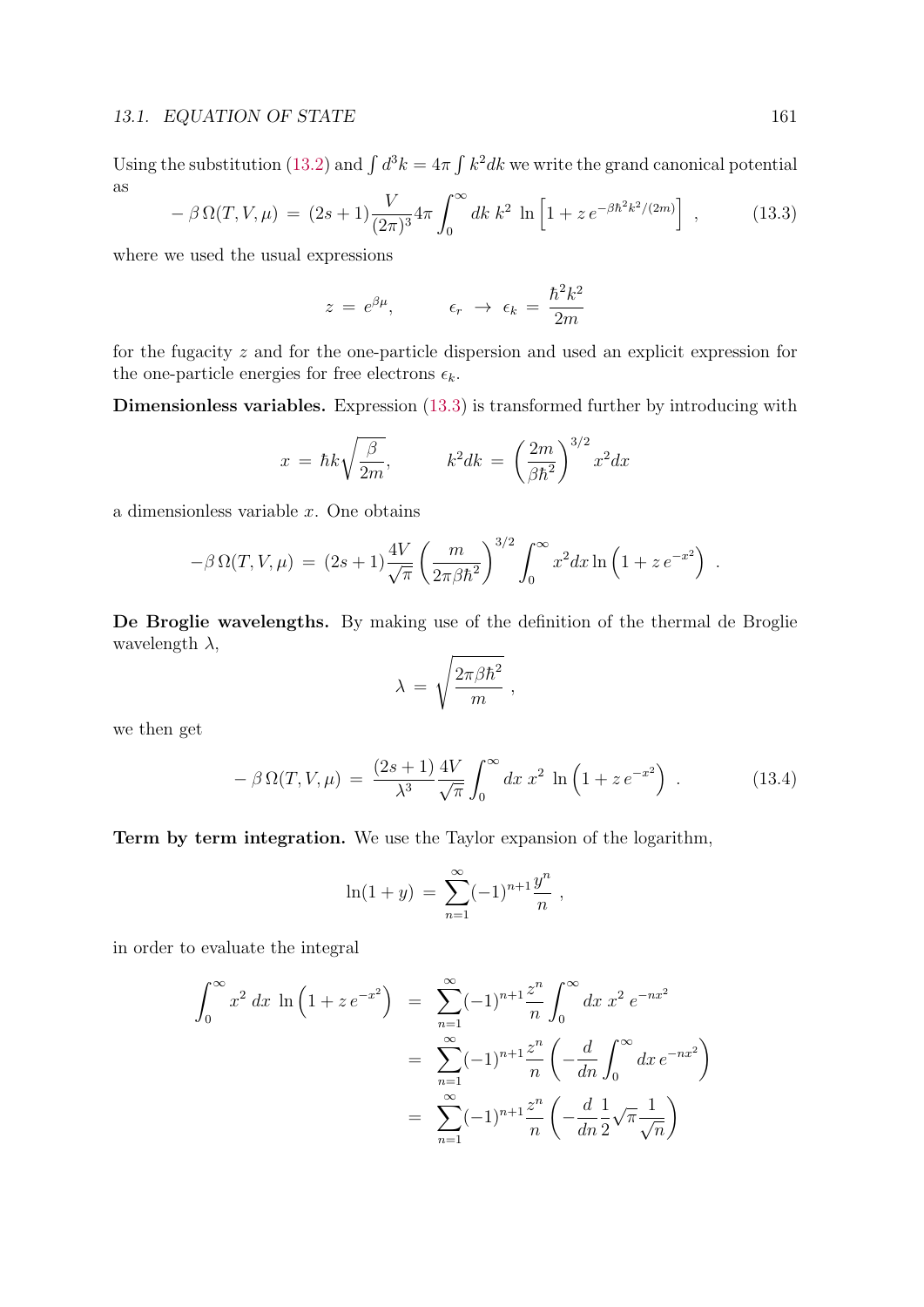term by term. The result is

$$
\int_0^\infty x^2 dx \ln \left( 1 + z e^{-x^2} \right) = \frac{\sqrt{\pi}}{4} \sum_{n=1}^\infty (-1)^{n+1} \frac{z^n}{n^{5/2}}.
$$

#### Grand canonical potential. Defining

$$
f_{5/2}(z) = \sum_{n=1}^{\infty} (-1)^{n+1} \frac{z^n}{n^{5/2}} = \frac{4}{\sqrt{\pi}} \int_0^{\infty} dx \, x^2 \, \ln\left(1 + z \, e^{-x^2}\right) \tag{13.5}
$$

we obtain

$$
\beta \Omega(T, V, \mu) = -\frac{2s + 1}{\lambda^3} V f_{5/2}(z)
$$
\n(13.6)

for the grand canonical potential for an ideal Fermi gas.

**Pressure.** Our result (13.6) reduces with  $\Omega = -PV$  to

$$
\frac{P}{k_B T} = \frac{2s + 1}{\lambda^3} f_{5/2}(z) \,, \qquad \lambda = \sqrt{\frac{2\pi\hbar^2}{k_B T m}} \,, \qquad z = e^{\mu/(k_B T)} \,, \tag{13.7}
$$

which yields the pressure  $P = P(T, \mu)$ .

Density. With

$$
\Omega = -k_B T \ln \mathcal{Z} = -PV \qquad \frac{PV}{k_B T} = \ln \mathcal{Z}
$$

we find, compare Eq. (10.14),

$$
\langle \hat{N} \rangle = z \left( \frac{\partial}{\partial z} \ln \mathcal{Z} \right)_{T,V} = Vz \left( \frac{\partial}{\partial z} \frac{P}{k_B T} \right)_{T,V}
$$
(13.8)

for the number of particles N. The density  $n(T, \mu) = \langle N \rangle / V$  is then given by

$$
n = \frac{\langle \hat{N} \rangle}{V} = \frac{2s+1}{\lambda^3(T)} f_{3/2}(z)
$$
\n(13.9)

where we have defined

$$
f_{3/2}(z) = z \frac{d}{dz} f_{5/2}(z) = \sum_{n=1}^{\infty} (-1)^{n+1} \frac{z^n}{n^{3/2}}
$$
(13.10)

Thermal equation of state. As a matter of principle one could solve (13.9) for the fugacity  $z = z(T, n)$ , which could then be used to substitute the fugacity in (13.7) for T and  $n$ , yielding such the thermal equation of state. This procedure can however not be performed in closed form.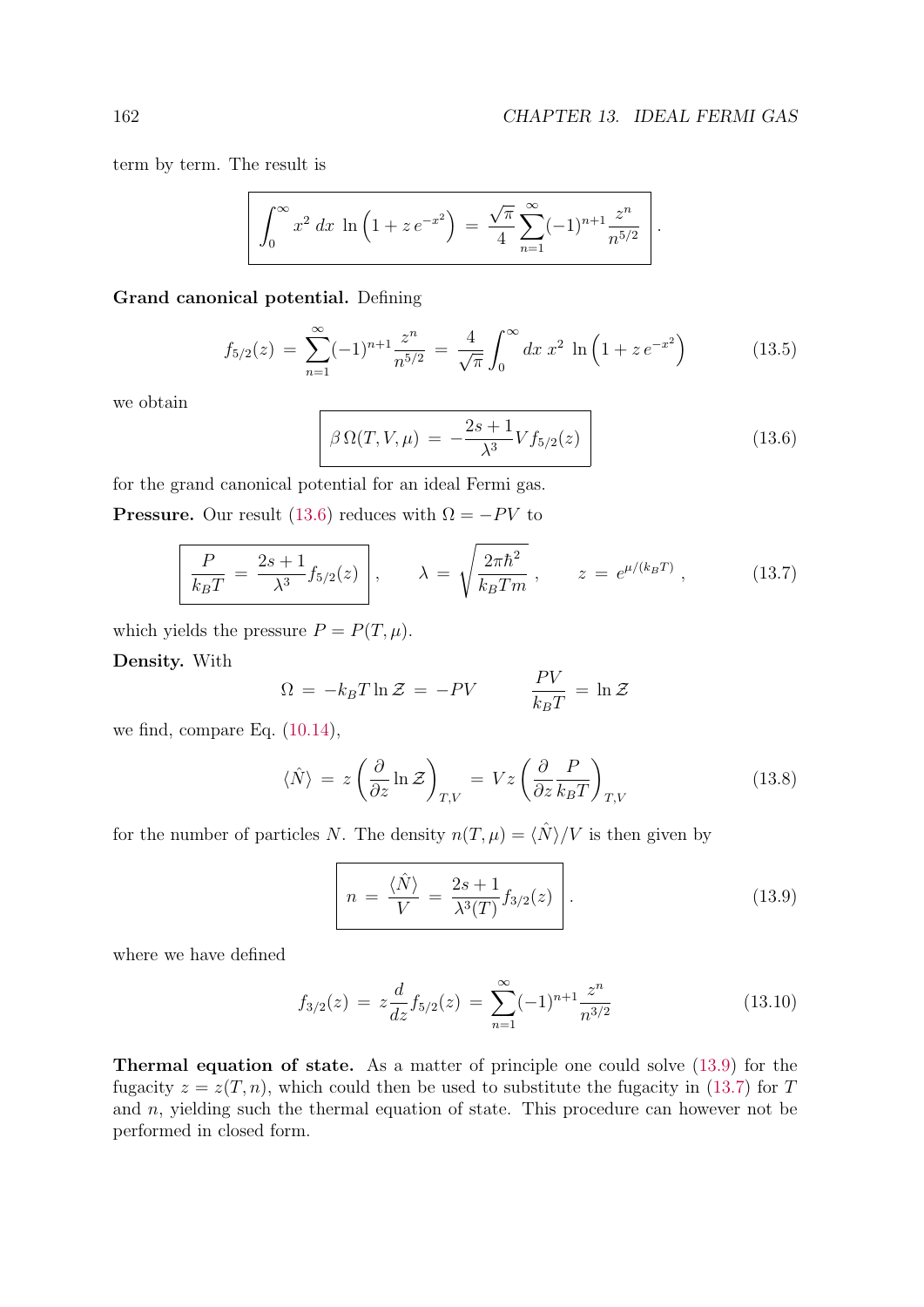Rewriting the particle density. The function  $f_{3/2}(z)$  entering the expression (13.9) for the particle density may be cast into a different form. Helping is here the result (13.7) for  $P(T, \mu)$ :

$$
\frac{P}{k_B T} = \frac{2s+1}{\lambda^3} f_{5/2}(z), \qquad f_{5/2}(z) = \frac{\lambda^3}{2s+1} \frac{\ln \mathcal{Z}}{V}, \qquad \frac{PV}{k_B T} = \ln \mathcal{Z},
$$

which leads to

$$
f_{3/2}(z) = z \frac{d}{dz} f_{5/2}(z) = z \frac{d}{dz} \left( \frac{\lambda^3}{2s+1} \frac{\ln \mathcal{Z}}{V} \right)
$$

With

$$
\frac{d}{dz} = \frac{d}{d\beta} \left( \frac{d\beta}{dz} \right) = \frac{1}{\mu z} \frac{d}{d\beta}, \qquad \beta = \frac{\ln z}{\mu}
$$
\n(13.11)

and  $\lambda = \sqrt{(2\pi\beta\hbar^2)/m}$  we then find

$$
\mu V(2s+1) f_{3/2}(z) = \frac{d}{d\beta} (\lambda^3 \ln \mathcal{Z}) = \frac{3\lambda^3}{2\beta} \ln \mathcal{Z} + \lambda^3 \frac{d}{d\beta} \ln \mathcal{Z}.
$$

For the particle density (13.9) we finally obtain

$$
n = \frac{2s+1}{\lambda^3(T)} f_{3/2}(z), \qquad \left[ \mu n V = \frac{3}{2} PV + \frac{d}{d\beta} \ln \mathcal{Z} \right], \qquad nV = N , \qquad (13.12)
$$

where we have used  $\ln \mathcal{Z}/\beta = PV$ .

Caloric equation of state. The expression for  $\mu nV = \mu N$  in (13.12) leads with

$$
U = -\frac{d}{d\beta} \ln \mathcal{Z} + \mu \langle \hat{N} \rangle, \qquad \mathcal{Z} = \sum_r e^{-\beta(\epsilon_r - \mu)}.
$$

to the caloric equation of state

$$
U = \frac{3}{2}PV \tag{13.13}
$$

The equation  $U = 3PV/2$  is also valid for the classical ideal gas, as discussed in Sect. 8.2, but it is not anymore valid for relativistic fermions.

## 13.2 Classical limit

Starting from the general formulas (13.7) for  $P(T, \mu)$  and (13.9) for  $n(T, \mu)$ , we first investigate the classical limit (i.e. the non-degenerate Fermi gas), which corresponds, as discussed in Chap. 11, to

$$
\boxed{n\lambda^3 \ll 1}, \qquad z = e^{\beta \mu} \ll 1.
$$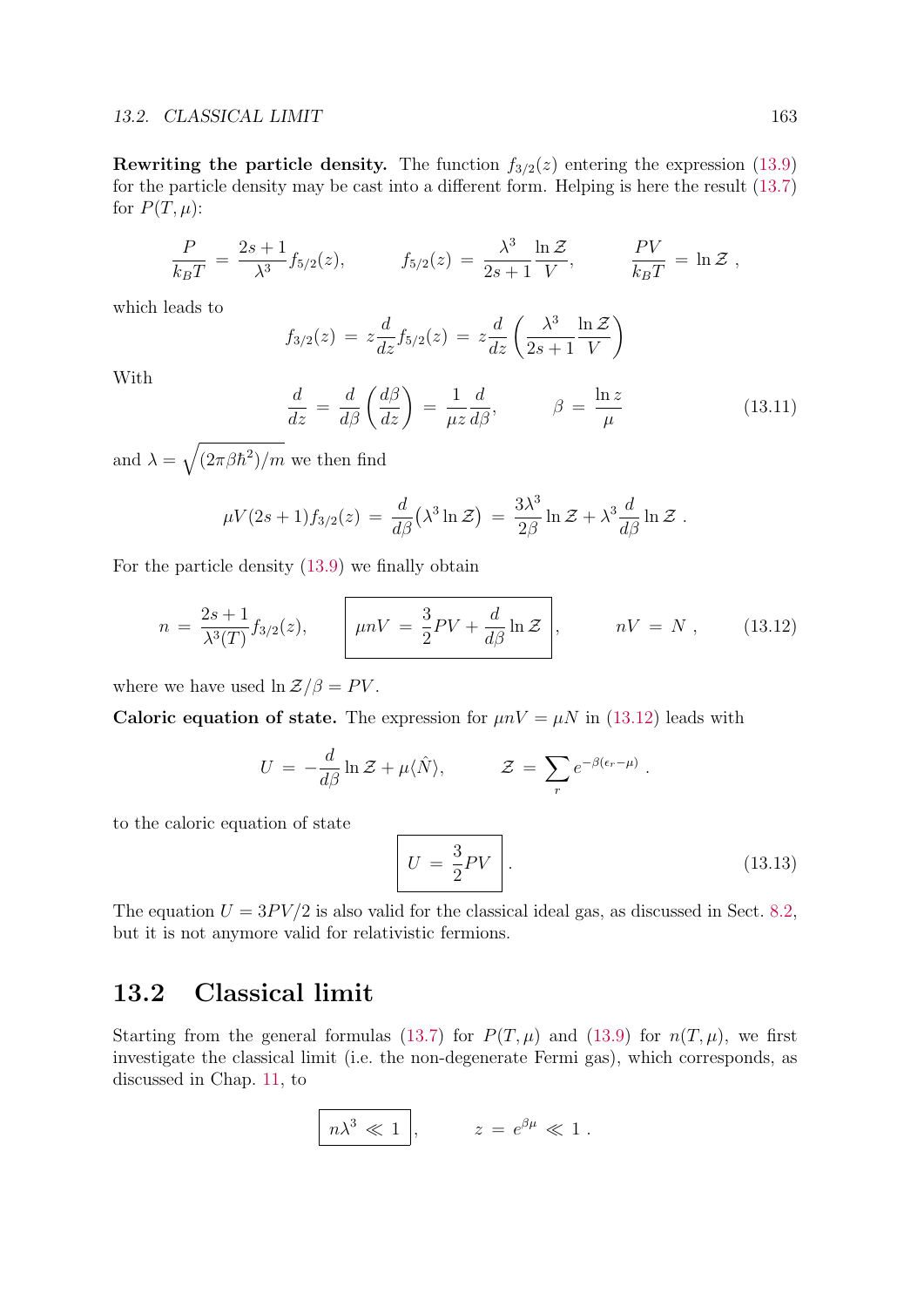Under this condition, the Fermi-Dirac distribution function reduces to the Maxwell-Boltzmann distribution function:

$$
\langle \hat{n}_r \rangle = \frac{1}{z^{-1}e^{\beta \epsilon_r} + 1} \approx z e^{-\beta \epsilon_r} .
$$

Expansion in the fugacity. For a small fugacity  $z$  we may retain in the series expansion for  $f_{5/2}(z)$  and  $f_{3/2}(z)$ , compare (13.5) and (13.10), the first terms:

$$
f_{5/2}(z) \approx z - \frac{z^2}{2^{5/2}} \qquad \beta P \lambda^3 \approx (2s+1)z (1 - \frac{z}{2^{5/2}})
$$
  
\n
$$
f_{3/2}(z) \approx z - \frac{z^2}{2^{3/2}} \qquad n\lambda^3 \approx (2s+1)z (1 - \frac{z}{2^{3/2}})
$$
\n(13.14)

where we have used (13.7) and (13.9) respectively.

**High-temperature limit.** The expression for  $n\lambda^3$  in (13.14) reduces in lowest approximation to

$$
z^{(0)} \approx \frac{n\lambda^3}{2s+1}, \qquad n\lambda^3 \ll 1. \tag{13.15}
$$

The number of particles  $n\lambda^3$  in the volume spanned by the Broglie wavelength  $\lambda \sim 1/\sqrt{T}$ is hence small are small. This is the case at elevated temperatures.

**Fugacity expansion.** Expanding in the fugacity  $z = \exp(\beta \mu)$ 

$$
z \approx \frac{n\lambda^3}{2s+1} \frac{1}{1-z^{2-3/2}} \approx \frac{z^{(0)}}{1-z^{(0)}2^{-3/2}}, \qquad z^{(1)} \approx z^{(0)} \left(1+z^{(0)}2^{-3/2}\right) ,
$$

where  $1/(1-x) \approx 1+x$  for  $x \ll 1$  was used. The equation of state (13.14) for the pressure, namely  $\beta P \lambda^3 \approx (2s+1)(z-z^2 2^{-5/2})$ , is then

$$
\beta P \lambda^3 \approx (2s+1) \left[ z^{(0)} \left( 1 + z^{(0)} 2^{-3/2} \right) - 2^{-5/2} (z^{(0)})^2 \right]
$$
  
=  $n \lambda^3 \left( 1 + 2^{-5/2} \frac{n \lambda^3}{2s+1} \right),$ 

when

$$
\frac{1}{\sqrt{2}^3} - \frac{1}{\sqrt{2}^5} = \frac{2}{\sqrt{2}^5} - \frac{1}{\sqrt{2}^5} = \frac{1}{\sqrt{2}^5}
$$

is used. Altogether we then find

$$
PV = \langle \hat{N} \rangle k_B T \left( 1 + \frac{n \lambda^3}{4\sqrt{2}(2s+1)} \right) \tag{13.16}
$$

In this expression, the first term corresponds to the equation of state for the classical ideal gas, while the second term is the first quantum mechanical correction.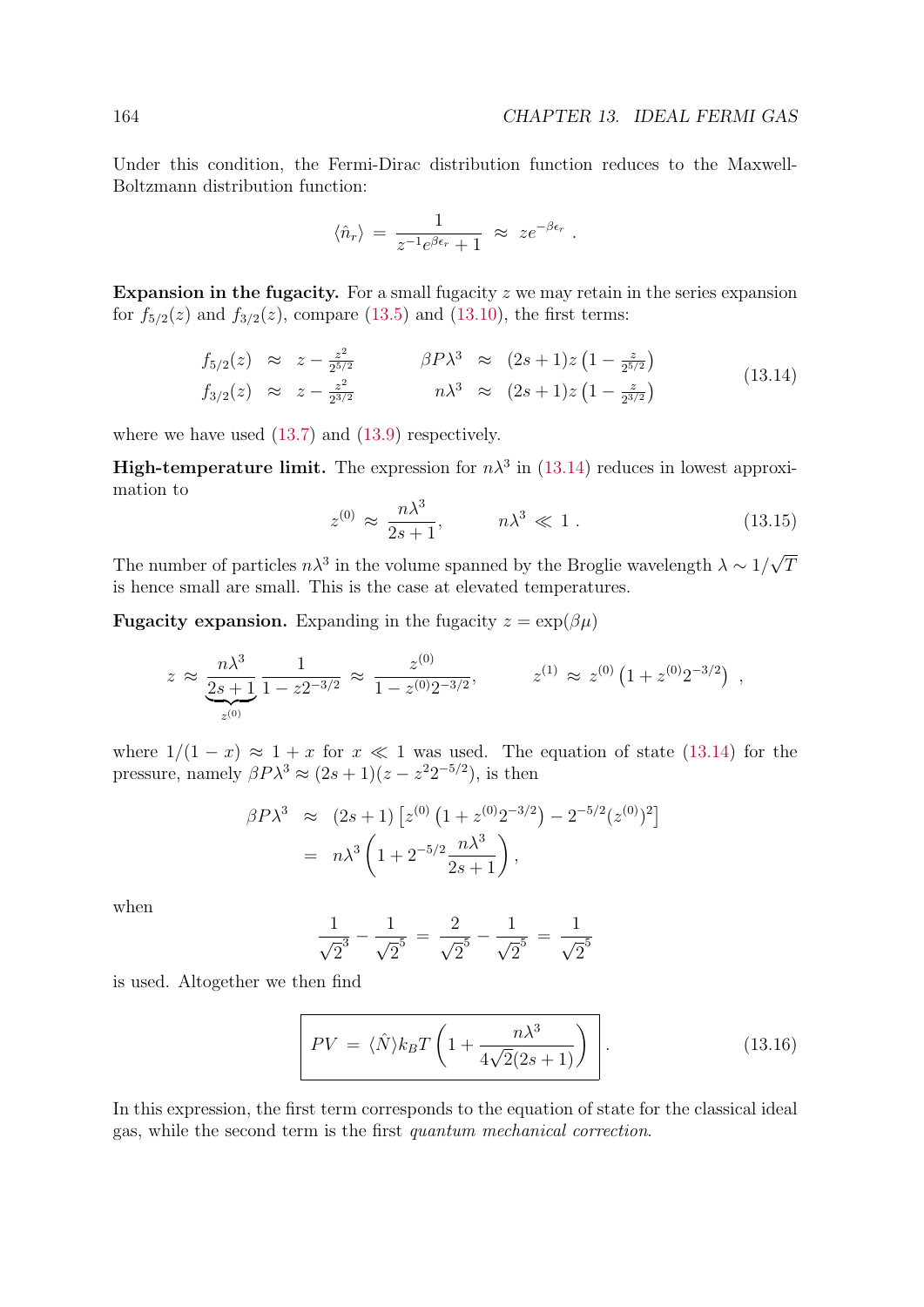## 13.3 Degenerated Fermi gas

In the *low temperature limit*,  $T \to 0$ , the Fermi distribution function behaves like a step function:

$$
n_k = \frac{1}{e^{\beta(\epsilon_k - \mu)} + 1} \xrightarrow{T \to 0} \begin{cases} 0 & \text{if } \epsilon_k > \mu \\ 1 & \text{if } \epsilon_k < \mu \end{cases}
$$

i.e.,

$$
\lim_{T\to 0} n_k = \theta(\mu - \epsilon_k) .
$$

**Fermi energy.** This means that all the states with energy below the Fermi energy  $\epsilon_F$ ,

$$
\epsilon_F = \mu(n, T = 0) ,
$$

are occupied and all those above are empty.

Fermi sphere. In momentum space the occupied states lie within the Fermi sphere of radius  $p_F$ . The system is then deep in the quantum regime.

The Fermi energy is then be determined by the condition that the the Fermi sphere contains the correct number of states:

$$
N \; = \; \sum_{\substack{\text{states } r \\ \text{with } \epsilon_r \; < \; \epsilon_F}} 1 \; ,
$$

which can be written for the case of free fermions, and with (13.1),  $d^3k/\Delta k^3$  =  $[V/(2\pi)^3]d^3k$ , as



$$
N = \frac{(2s+1)V}{(2\pi)^3} \int_{|k| < |k_F|} d^3k = \frac{(2s+1)V}{(2\pi)^3} \frac{4}{3} \pi k_F^3 \,. \tag{13.17}
$$

Here,  $k_F = \frac{p_F}{\hbar}$  is the Fermi wave number. We have

$$
n = \frac{N}{V} = \frac{2s+1}{6\pi^2} k_F^3, \qquad k_F = \left(\frac{6\pi^2 n}{2s+1}\right)^{1/3}.
$$

The Fermi energy is then

$$
\epsilon_F = \frac{\hbar^2 k_F^2}{2m}, \qquad \epsilon_F = \frac{\hbar^2}{2m} \left( \frac{6\pi^2 n}{2s+1} \right)^{2/3}.
$$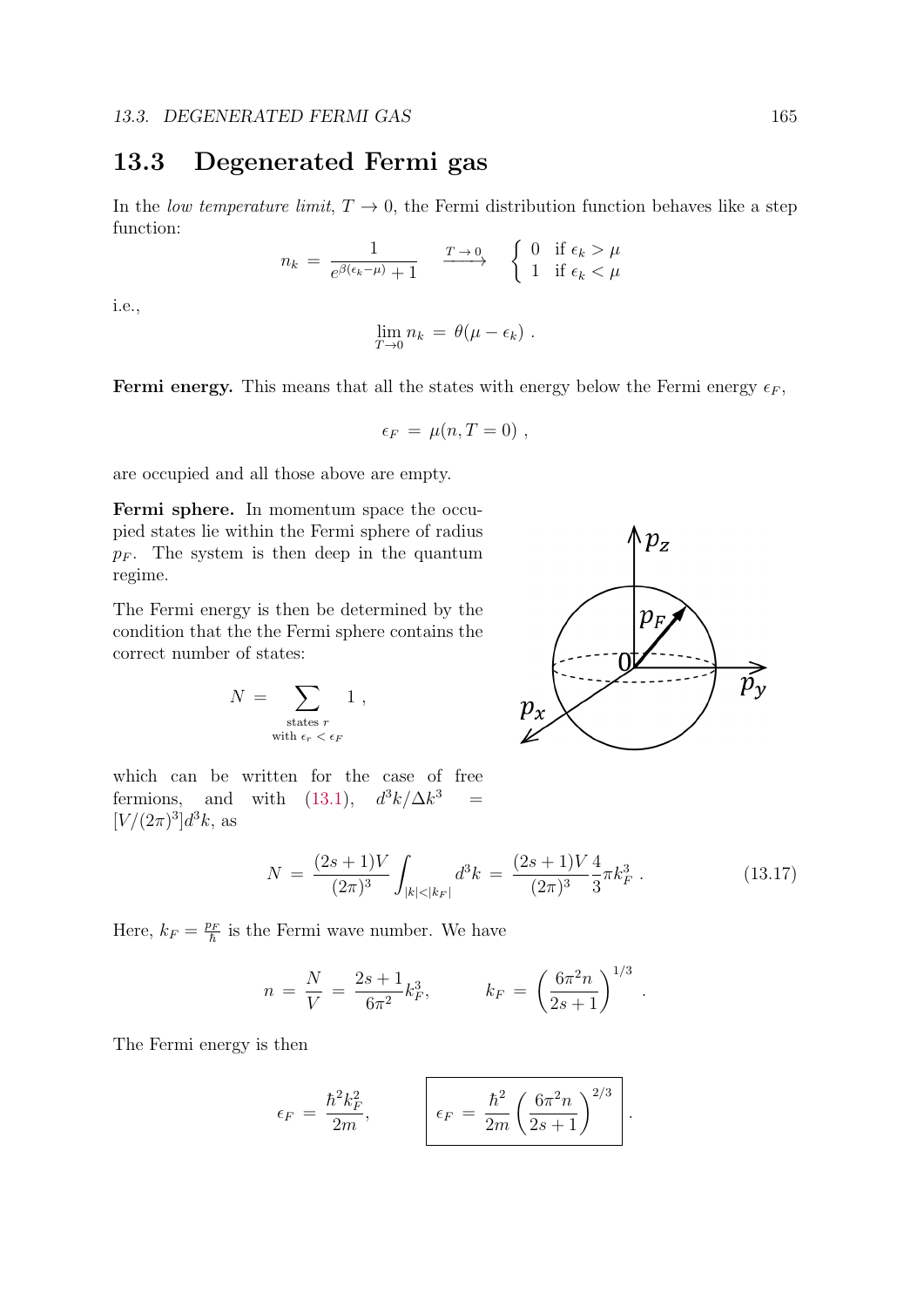#### 13.3.1 Ground state properties

At  $T = 0$ , the system is in its ground state, with the internal energy  $U_0$  given by

$$
U_0 = \sum_{|\vec{k}| < k_F} \epsilon_k = \frac{(2s+1)V}{(2\pi)^3} \int_0^{k_F} dk \ (4\pi k^2) \frac{\hbar^2 k^2}{2m}
$$

$$
= \frac{(2s+1)V}{(2\pi)^3} \left(\frac{\hbar^2}{2m}\right) \frac{4\pi}{5} k_F^5.
$$

Using the expression for total particle number  $N$ ,

$$
N = \frac{V(2s+1)}{(2\pi)^3} \frac{4\pi}{3} k_F^3 ,
$$

for  $k_F^5 = k_F^3 k_F^2$ , one obtains

$$
\frac{U_0}{N} = \frac{3}{5} \frac{\hbar^2 k_F^2}{2m}, \qquad \boxed{\frac{U_0}{N} = \frac{3}{5} \epsilon_F}
$$
 (independent of s).

for internal energy per particle at absolute zero.

**Pressure.** Since  $PV = 2U/3$ , we obtain now an expression for the zero-point pressure  $P_0$ :

$$
P_0 \equiv P_{T=0} = \frac{2}{5} n \epsilon_F.
$$

- The zero-point pressure arises from the fact that fermionic particles move even at absolute zero. This is because the zero-momentum state can hold only one particle of a given spin state.
- Taking a Fermi energy of typically  $\epsilon_F \approx 10 \text{ eV} = 16 \cdot 10^{-19} \text{ J}$  and an electron density of  $n \approx 10^{22} \cdot 100^3 \,\mathrm{m}^{-3}$  we find a zero-point pressure of

$$
P_0 \approx 3.2 \cdot 10^3 \cdot 10^6 \frac{\text{J}}{\text{m}^3} \approx 3.2 \cdot 10^4 \text{ bar},
$$

where we have used that  $1 P = 1 J/m^3 = 10^{-5}$  bar.

#### 13.3.2 Fermi temperature

At low but a finite temperature, the Fermi distribution function  $\langle \hat{n}_r \rangle = n(\epsilon)$  for the occupation number smooths out around the Fermi energy.

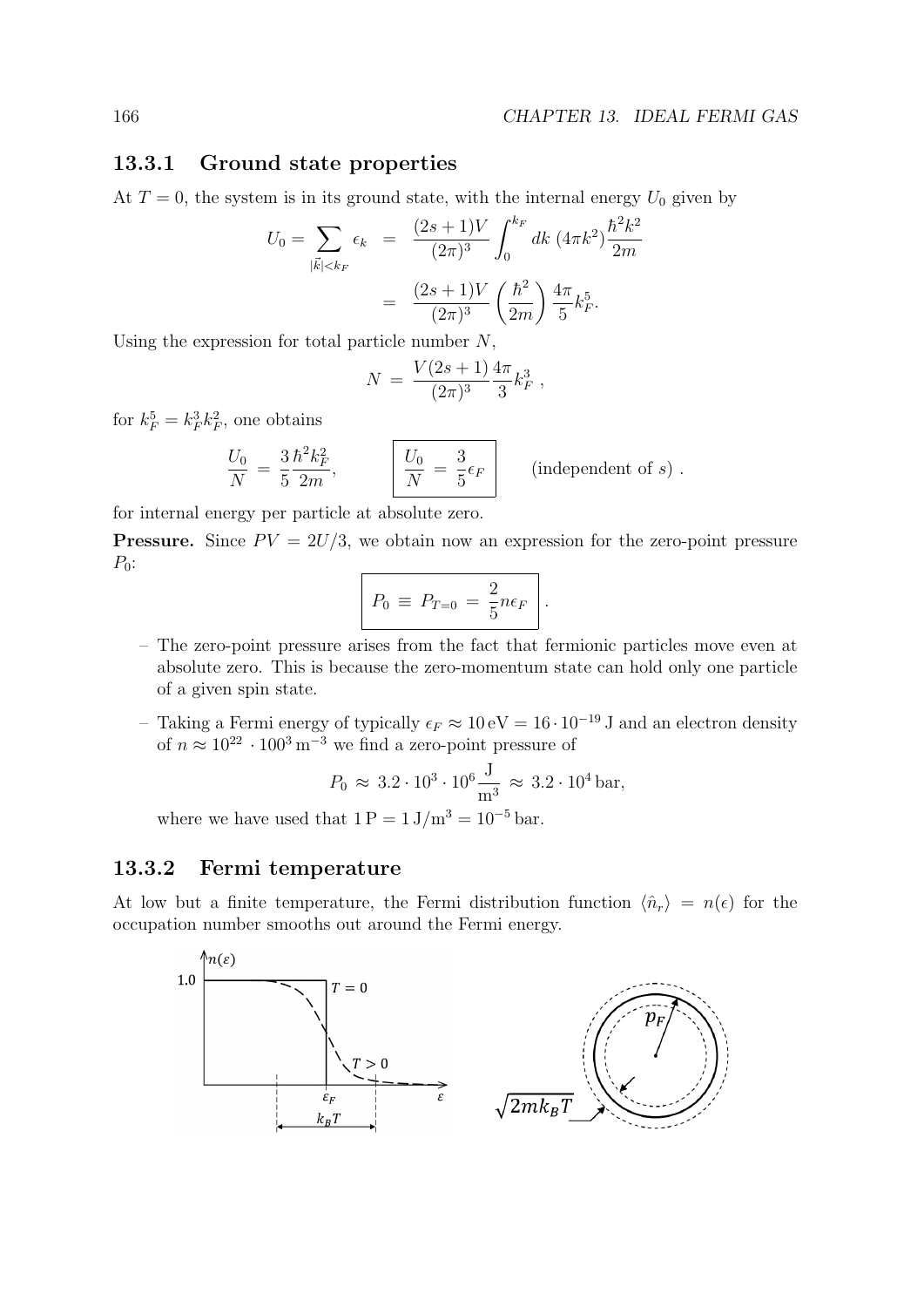Such an evolution of  $n(\epsilon)$  with increasing temperature is due to the excitation of fermions within a layer beneath the Fermi surface to a layer above. "Holes" are left beneath the Fermi surface.

**Fermi temperature.** We define the Fermi temperature  $T_F$  as

$$
\epsilon_F = k_B T_F
$$
.

–  $T \ll T_F$ 

For low temperatures  $T \ll T_F$ , the Fermi distribution deviates from that at  $T = 0$ mainly in the neighborhood of  $\epsilon_F$  in a layer of thickness  $k_BT$ . Particles at energies of order  $k_BT$  below the Fermi energy are excited to energies of order  $k_BT$  above the Fermi energy.

–  $T \gg T_F$ 

For  $T \gg T_F$ , the Fermi distribution approaches the Maxwell-Boltzmann distribution. The quantum nature of the constituent particles becomes irrelevant.

Frozen vs. active electrons. The typical magnitude,

$$
\epsilon_F \approx 2 \,\text{eV}, \qquad T_F \approx 2 \times 10^4 \,\text{K} \ ,
$$

of the Fermi temperature in metals implies that room temperature electrons are frozen mostly below the Fermi level. Only a fraction of the order of

$$
\frac{T}{T_F} \approx 0.015
$$

of the electrons contributes to thermodynamic properties involving excited states.

Particles and holes. We can define that the absence of a fermion of energy  $\epsilon$ , momentum  $\vec{p}$  and charge e corresponds to the presence of a hole with

energy =  $-\epsilon$ <br>momentum =  $-\vec{p}$ momentum =  $-\bar{p}$ <br>charge =  $-e$  $charge$ 



The concept of a hole is useful only at low

temperatures  $T \ll T_F$ , when there are few holes below the Fermi surface. The Fermi surface "disappears" when  $T \gg T_F$ , with the system approaching the Maxwell-Boltzmann distribution function.

**Specific heat.** Since the average excitation energy per particle is  $k_B T$ , the internal energy of the system is of order

$$
U \approx U_0 + \left(\frac{T}{T_F}\right) N k_B T \,, \tag{13.18}
$$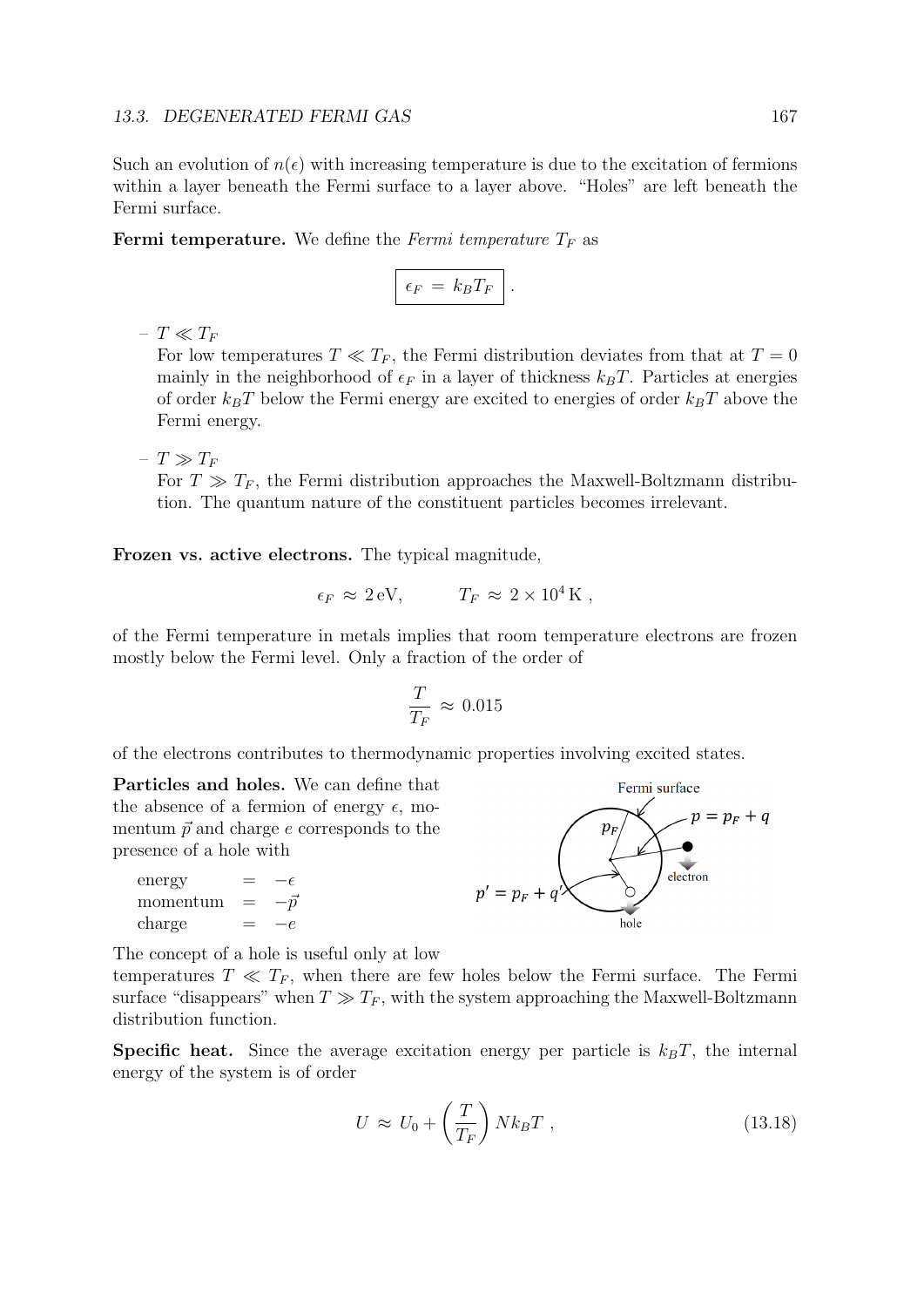where  $U_0$  is the ground-state energy. The specific heat capacity  $C_V$  is then of the order of

$$
\left(\frac{C_V}{Nk_B} \sim \frac{T}{T_F}\right), \qquad C_V = \left(\frac{\partial U}{\partial T}\right)_V.
$$
 (13.19)

The electronic contribution to the specific heat vanishes linearly with  $T \to 0$ . The roomtemperature contribution of phonons (lattice vibrations) to  $C_V$  is therefore in general dominant.

## 13.4 Low temperature expansion

In this section we will derive the scaling relations (13.18) and (13.19) together with the respective prefactors.

#### 13.4.1 Density of states

We will work from now on with density of state per volume  $D(E) = \Omega(E)/V$ , which is defined as the derivative of the integrated phase space per volume,  $\phi(E) = \Phi(E)/V$ :

$$
D(E) = \frac{\partial \phi(E)}{\partial E}, \qquad \phi(E) = \frac{1}{V} \int_{\epsilon_{\mathbf{k}} \le E} \frac{d^3 k}{\Delta k^3}, \qquad \Delta k^3 = \frac{(2\pi)^3}{V}.
$$

The spin degeneracy factor  $2s + 1$  will be added further below.

Fermi sphere. With the phase space being isotropic we may write the volume of the Fermi sphere as

$$
(V\Delta k^3)\phi(E) = \frac{4}{3}\pi k_E^3 = \frac{4\pi}{3}\left(\frac{2mE}{\hbar^2}\right)^{3/2}, \qquad E = \frac{\hbar^2 k_E^2}{2m}.
$$

Introducing the spin degeneracy factor  $2s + 1$  we then obtain

$$
D(E) = \begin{cases} A\sqrt{E} & \text{if } E \ge 0, \\ 0 & \text{otherwise,} \end{cases}
$$
  

$$
A = \frac{2s+1}{(2\pi)^2} \left(\frac{2m}{\hbar^2}\right)^{3/2}
$$
 (13.20)

Since we did not use any special properties of a fermionic system, this expression is also valid for bosons. For both types of systems,  $D(E)$  shows a  $\sqrt{E}$  dependence.

Energy and particle density. The energy density  $U/V$  is given by

$$
\frac{U(T,\mu)}{V} = \int_{-\infty}^{+\infty} dE E n(E) D(E), \qquad n(E) = \frac{1}{e^{\beta(E-\mu)} + 1}, \qquad (13.21)
$$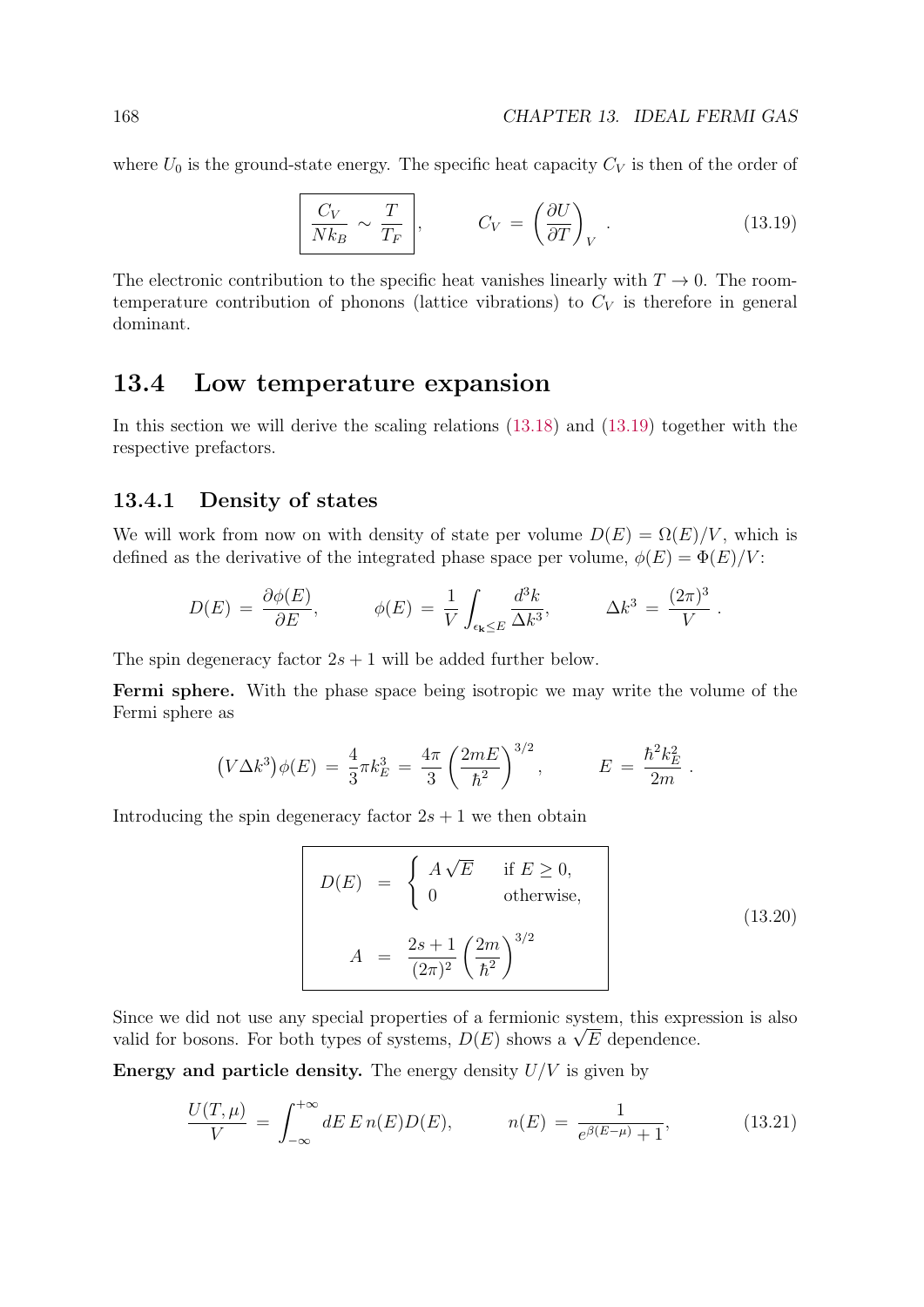where  $n(E)$  is the Fermi distribution as a function of the energy. The analogous expression for the particle density is

$$
n(T,\mu) = \frac{\langle \hat{N} \rangle}{V} = \int_{-\infty}^{+\infty} dE \, n(E) D(E) \,. \tag{13.22}
$$

For a bosonic system one substitutes the Boson distribution function  $1/(e^{\beta(E-\mu)}-1)$  for  $n(E)$ .

### 13.4.2 Sommerfeld expansion

We are interested in the thermodynamic properties of a fermionic system at small but finite temperature, viz at a low temperature expansion of expectation values like (13.21) and (13.22).

**Sommerfeld expansion.** We denote with  $H(E)$  a function depending exclusively on the one-particle energy  $E$ . We will show that

$$
\langle H \rangle = \int_{-\infty}^{\infty} dE H(E) n(E) \approx \int_{-\infty}^{\mu} dE H(E) + \frac{\pi^2}{6} (k_B T)^2 H'(\mu) \tag{13.23}
$$

holds terms or order  $T<sup>4</sup>$  or higher.

- The first term on the r.h.s. of (13.23) survives when  $T \to 0$  and  $n(E) \to \theta(\mu E)$ . It represents the ground-state expectation value.
- The second term results from expanding both  $H(E)$  and  $n(E)$  around the chemical potential  $\mu$ .

Partial integration. We start the derivation of the Sommerfeld expansion with the definition

$$
K(E) = \int_{-\infty}^{E} dE' H(E'), \qquad H(E) = \frac{dK(E)}{dE} ,
$$

which allows as to perform the partial integration

$$
\langle H \rangle = \int_{-\infty}^{\infty} dE \frac{dK(E)}{dE} n(E) = \int_{-\infty}^{\infty} dE K(E) \left( -\frac{dn(E)}{dE} \right). \tag{13.24}
$$

- For the integration we have used  $\lim_{E\to\infty} n(E) = 0$ , namely that the probability to find particles at elevated energies  $E$  falls of exponentially.
- We have also assumed that  $\lim_{E\to-\infty} H(E) = 0$ .

Taylor expansion. Substituting the first two terms of the Taylor expansion

$$
K(E) = K(\mu) + (E - \mu)K'(\mu) + \frac{(E - \mu)^2}{2}K''(\mu) + O((E - \mu)^3)
$$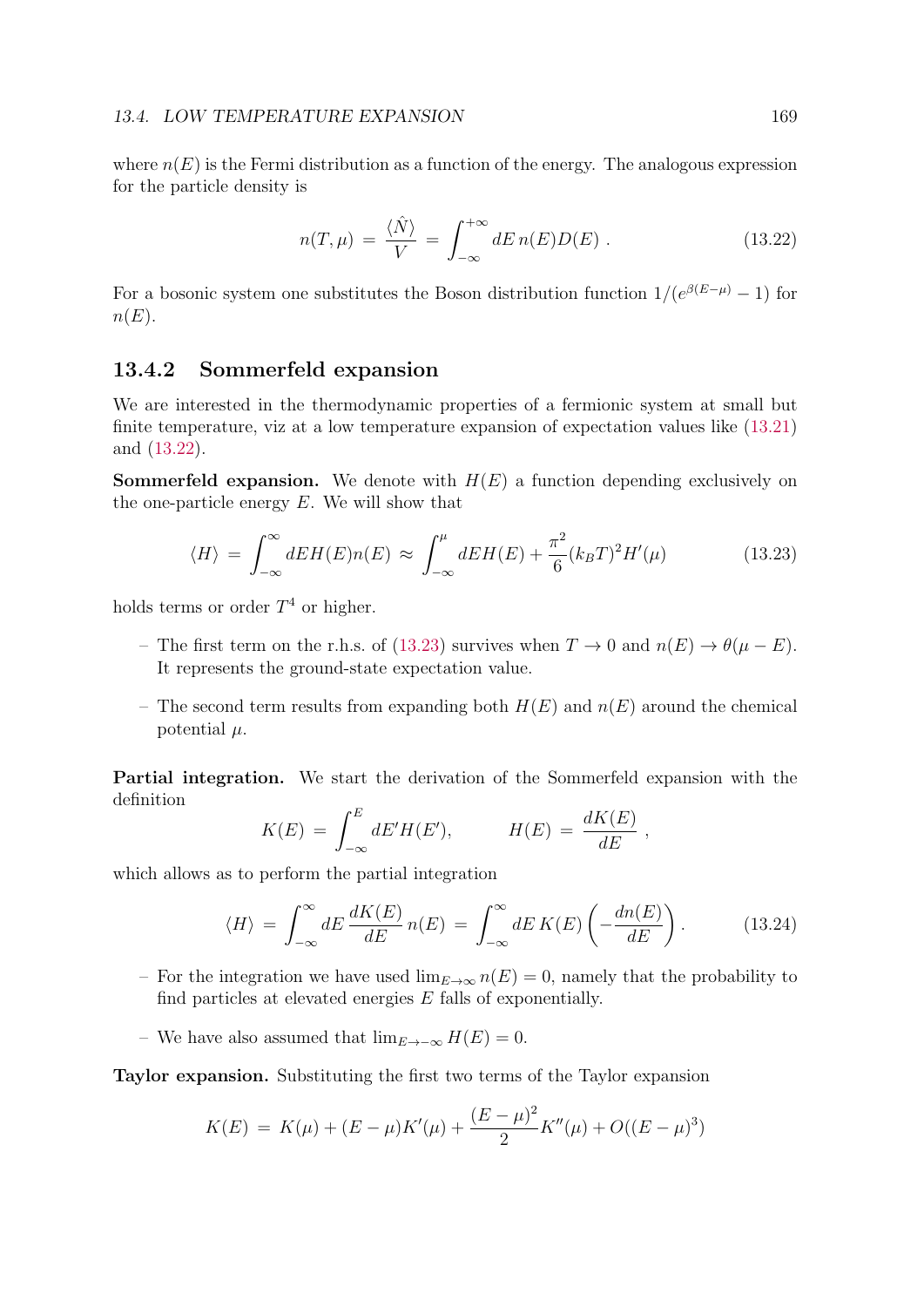of  $K(E)$  around the chemical potential  $\mu$  into (13.24) leads to

$$
\langle H \rangle \approx \int_{-\infty}^{\infty} dE \Big[ K(\mu) + (E - \mu) K'(\mu) + \frac{(E - \mu)^2}{2} K''(\mu) \Big] \left( -\frac{dn(E)}{dE} \right) \Bigg]. \tag{13.25}
$$

Ground state contribution. The first term in  $(13.25)$  is

$$
K(\mu) \int_{-\infty}^{\infty} dE \left( -\frac{dn(E)}{dE} \right) = K(\mu) [n(-\infty) - n(\infty)] = \int_{-\infty}^{\mu} dE H(E) ,
$$
  
Then,  $\Gamma = 0$  values of  $\langle H \rangle$ 

viz the  $T = 0$  value of  $\langle H \rangle$ .

Symmetry cancellation. The second term in (13.25) vanishes because

$$
-\frac{dn}{dE} = \frac{\beta e^{\beta(E-\mu)}}{\left[e^{\beta(E-\mu)} + 1\right]^2} = \frac{\beta e^{-\beta(E-\mu)}}{\left[1 + e^{-\beta(E-\mu)}\right]^2}, \qquad n(E) = \frac{1}{e^{\beta(E-\mu)} + 1},
$$

is symmetric in  $E - \mu$ .

Finite temperature correction. The third term in  $(13.25)$  yields the first non-trivial correction **Alberta** 

$$
K''(\mu) \int_{-\infty}^{\infty} dE \, \frac{(E - \mu)^2}{2} \left( -\frac{dn(E)}{dE} \right) \, = \, \frac{\pi^2}{6} (k_B T)^2 H'(\mu) \, ,
$$

where the scaling with  $(k_BT)^2 = 1/\beta^2$  follows from a transformation to dimensionless variables  $y = \beta(E - \mu)$ . The factor  $\pi^2/6$  results form the final dimensionless integral. This concludes our derivation of the Sommerfeld expansion (13.23).

### 13.4.3 Internal energy at low temperatures

We start applying the Sommerfeld expansion  $(13.23)$  to the particle density  $(13.22)$ :

$$
n(T,\mu) = \int_{-\infty}^{+\infty} dE D(E)n(E)
$$
\n
$$
= \int_{-\infty}^{\mu} dE D(E) + \frac{\pi^2}{6} (k_B T)^2 D'(\mu)
$$
\n
$$
= \int_{-\infty}^{\epsilon_F} dE D(E) + \left\{ \int_{\epsilon_F}^{\mu} dE D(E) + \frac{\pi^2}{6} (k_B T)^2 D'(\mu) \right\},
$$
\n(13.26)

where we have taken into account that  $\mu = \mu(T)$  may be different from the Fermi energy  $\epsilon_F = \lim_{T\to 0} \mu(T)$ . We have also assumed that the density of states  $D(E)$  is essentially constant around the Fermi energy.

Constant particle density. The terms inside the bracket in (13.26) need to cancel if the particle density n is to be constant. The chemical potential  $\mu$  varies hence as

$$
\mu = \epsilon_F - \frac{\pi^2}{6} (k_B T)^2 \frac{D'(\epsilon_F)}{D(\epsilon_F)}, \qquad \mu = \epsilon_F - \frac{\pi^2}{12} \frac{(k_B T)^2}{\epsilon_F} \qquad (13.27)
$$

as a function of temperature.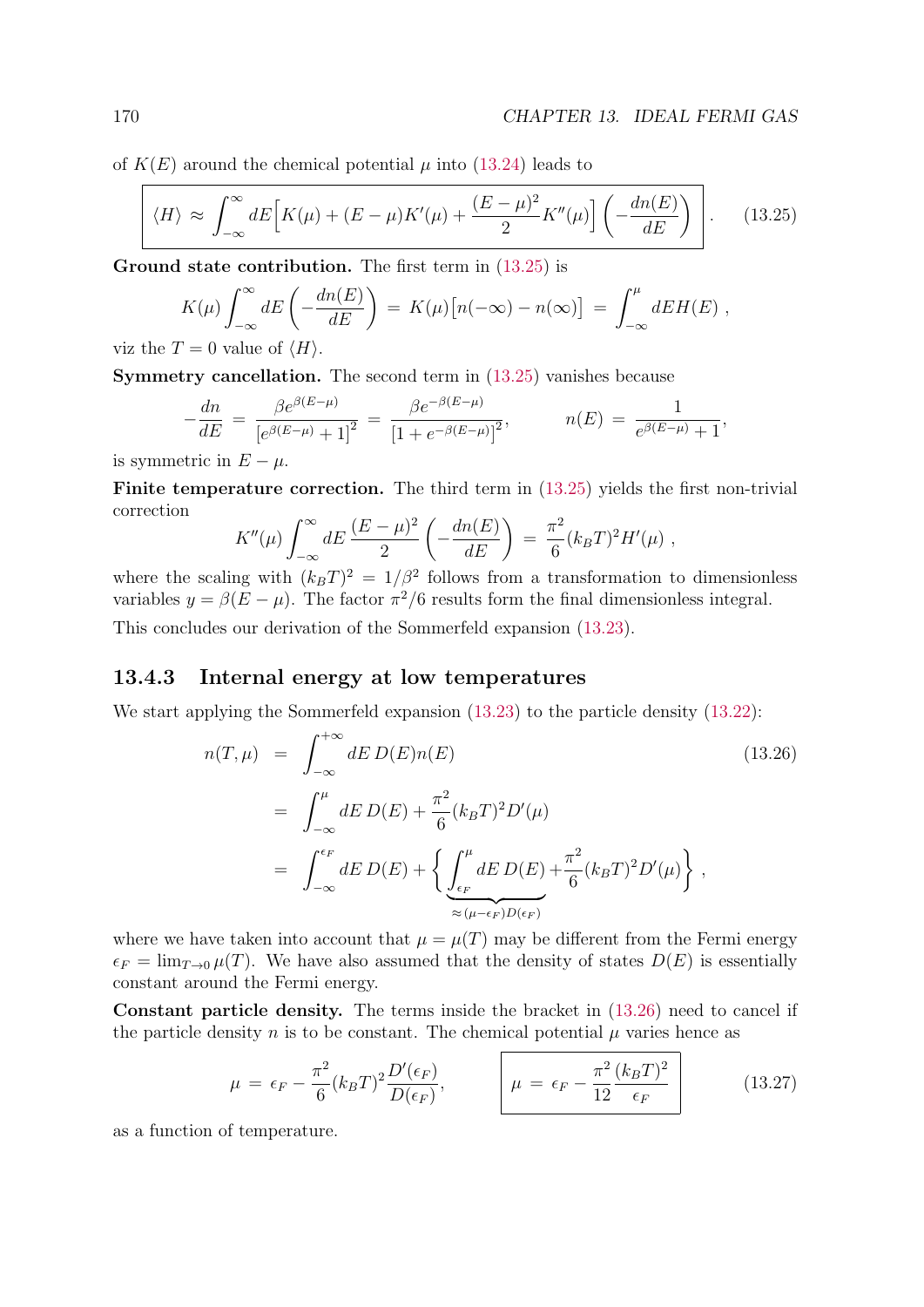#### 13.4. LOW TEMPERATURE EXPANSION 171

- We have approximated  $D'(\mu)$  in (13.27) consistently by  $D'(\epsilon_F)$ .
- The scaling  $D(E) \sim \sqrt{E}$ , as given by (13.20), leads to  $D'/D = 1/(2E)$ .

Internal energy. The energy density (13.21) evaluated with the Sommerfeld expansion is

$$
u = U/V = \int_{-\infty}^{+\infty} dE E n(E) D(E)
$$
  
=  $u_0 + \int_{\epsilon_F}^{\mu} dE E D(E) + \frac{\pi^2}{6} (k_B T)^2 \underbrace{\frac{d}{dE} (ED(E))}_{\frac{3}{2} D(\epsilon_F)},$ 

where  $u_0 = \int_{-\infty}^{\epsilon_0} ED(E)dE$  is the ground state energy. The substitution  $\mu \to \epsilon_F$  performed for the argument of last term, for which we used  $D(E) \sim \sqrt{E}$ , is correct to order  $T^2$ . The second term is

$$
\int_{\epsilon_F}^{\mu} dE E D(E) \approx (\mu - \epsilon_F) \epsilon_F D(\epsilon_F) = -\frac{\pi^2 (k_B T)^2}{12} D(\epsilon_F).
$$

when  $D(E) \sim \sqrt{E}$ . One finds hence with  $3/12 - 1/12 = 1/6$  that

$$
\frac{U}{V} = u_0 + \frac{\pi^2 (k_B T)^2}{6} D(\epsilon_F) \qquad \boxed{u - u_0 \propto (k_B T)^2 D_0}.
$$
 (13.28)

The internal energy increases quadratically with the temperature, being at the same time proprotional to the density of states  $D_0 = D(\epsilon_0)$  at the Fermi level.

**Specific heat.** Assuming a constant density of states  $D(E) \approx D(\epsilon_F)$  close to the Fermi energy  $\epsilon_F$  we find

$$
c_V = \frac{C_V}{V} = \frac{1}{V} \frac{\partial U}{\partial T}, \qquad \qquad c_V \approx \frac{\pi^2}{3} \left( k_B^2 T \right) D(\epsilon_F) \qquad (13.29)
$$

for the intensive specific heat. A trademark of a fermionic gas is that  $c_V$  is linear in the temperature.

The heat capacity per volume saturates however for  $T \to \infty$ , where it becomes identical with the ideal gas value  $C_V/V = 3nk_B/2$  derived in Sec. 3.5.1.